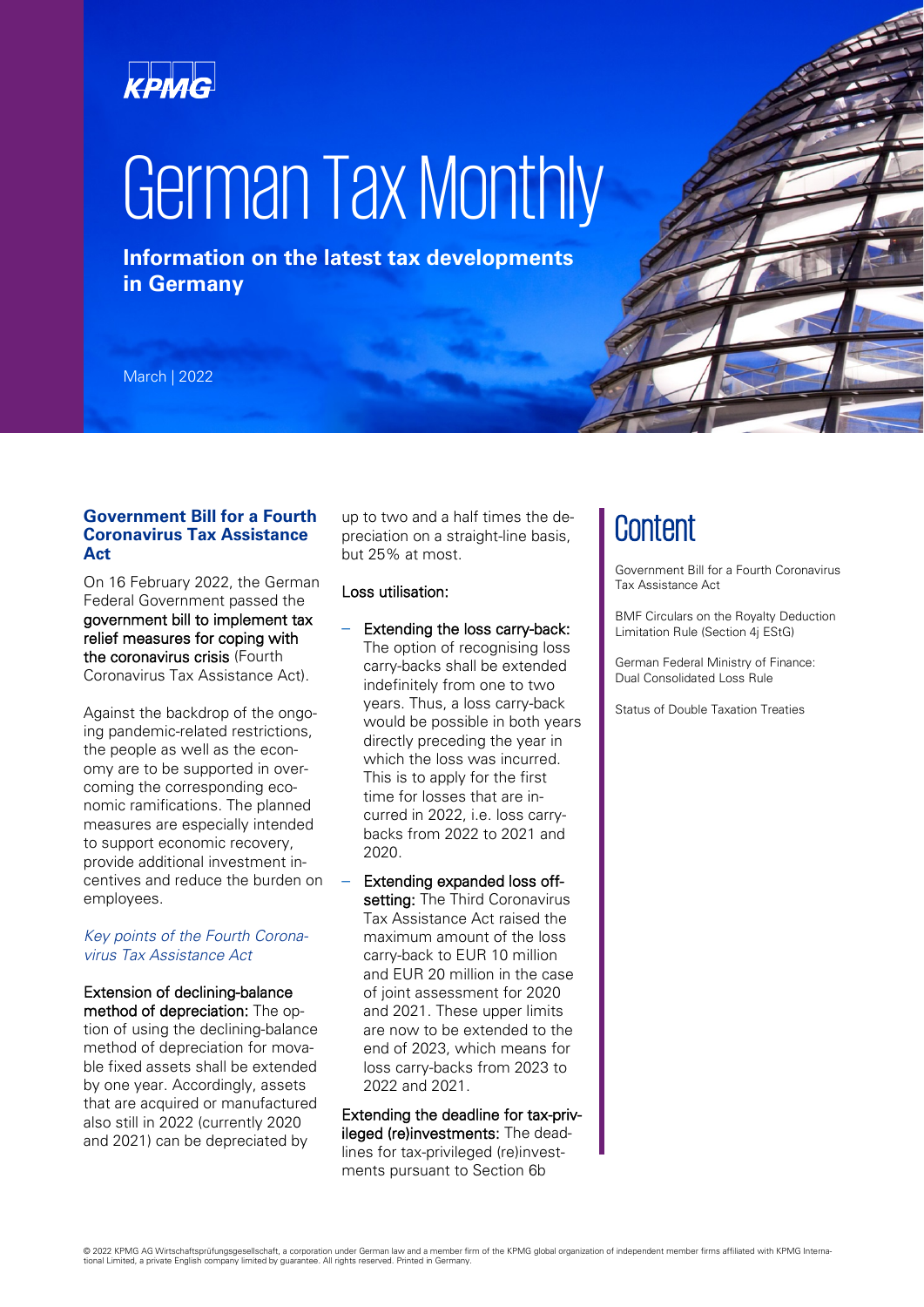

of the German Income Tax Act [EStG] and Section 7g EStG shall be extended by another year (until 2023).

#### Subsidies granted for compensation for short-time work: The tax exemption for employer's grants to increase short-time allowance

shall be extended by six months until the end of June 2022 (from previously the end of December 2021).

"Carer bonus": Special benefits granted by employers to employees working in specific areas (especially hospitals) in recognition of their special contribution during the coronavirus crisis (so-called carer bonus) are to be allowed taxfree up to an amount of EUR 3,000 in the period from 18 November 2021 until 31 December 2022.

Extending the filing deadline for tax returns: The draft bill provides for various extensions of filing deadlines for tax returns from 2020 to 2022.

Wage tax deduction in maritime transport: In order to implement the agreement with the European Commission, the register reference for merchant vessels shall be expanded from Germany to include EU/EEA countries.

#### *Outlook*

Once it has received the government bill, the Bundesrat can then form its opinion on it. This is followed by the decisions of the Bundestag and the Bundesrat, so that there may still be amendments to the draft bill. The Fourth Coronavirus Tax Assistance Act includes the first tax measures from the new German government's coalition agreement: including expansion of loss carry-backs and extension of expanded loss offsetting. The "super depreciation" for climate protection and digital assets

announced in the government's coalition agreement is not included; however, by all accounts, a separate draft bill is being prepared.

#### **BMF Circulars on the Royalty Deduction Limitation Rule (Section 4j EStG)**

The German Federal Ministry of Finance [BMF] issued circulars on the application of the German royalty deduction limitation rule [Lizenzschranke] (Section 4j German Income Tax Act [EStG]) dated 5 and 6 January 2022.

Under the rules of German royalty deduction limitation (Section 4j EStG), expenses for granting of rights on the payor side are not deductible or are only partially deductible if the corresponding income for the foreign recipient is subject to lower taxation deviating from standard taxation (preferential tax regime) and the recipient is a related party of the payor. The deduction limit does not apply if the preferential tax regime applied to the relevant income at the recipient complies with the OECD's nexus approach.

#### *General application issues (BMF circular dated 5 January 2022)*

Preferential tax systems are classified as harmful if they are not linked to the substantial activity of the taxpayer subject to preferential treatment. However, systems based on the nexus approach are not harmful. This approach makes the tax privilege for the granting of rights dependent on the research and development expenses incurred in this jurisdiction for the generation of a licensed right or patent.

In respect of IP regimes classified as harmful, OECD member states undertook to end or amend the rules to comply with the nexus approach by 30 June 2021 at the latest. According to the BMF circular, however, some countries have grandfather rules whereby nonnexus-compliant preferential regimes may (on application) continue to be applied in the transitional phase until 30 June 2021. In these cases, the BMF considers it necessary to check whether the expenses claimed for deduction by the recipient actually already fell under a nexus-compliant preferential regime or still fell under a preferential regime classified as harmful.

According to the BMF circular, proof that a royalty payment to a foreign recipient is subject to standard taxation and not to harmful preferential tax treatment can generally only be provided through submission of documents from the accounting records of the recipient of royalty expenses and from the foreign tax assessment notice issued for the tax assessment period together with the basis for calculation. Any taxpayer wishing to prove that the income in question actually fell under a nexus-compliant preferential tax regime must provide proof by submitting a confirmation from the foreign tax authority.

#### *Non-nexus-compliant preferential tax regimes (BMF circular dated 6 January 2022)*

The BMF circular dated 6 January 2022 includes guidance in the form of a table with a non-exhaustive list of preferential tax regimes classified as non-nexus-compliant for the assessment periods 2018 to 2020. Any current transitional provisions are also shown in the "period of application" [Anwendungszeitraum] column of the table.

The two recipient countries Switzerland and the USA are highly relevant in term of practical application. In respect of Switzerland,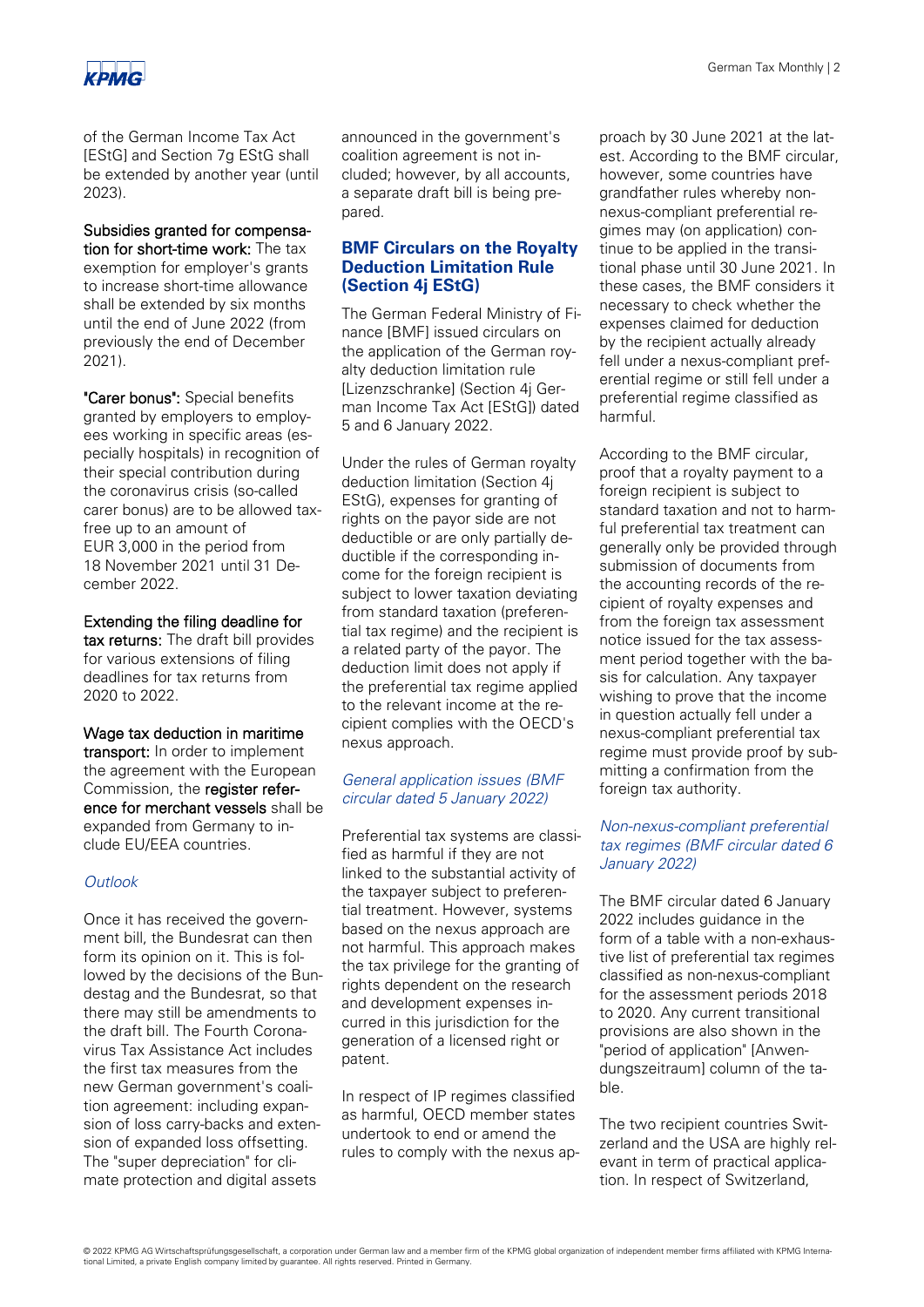

there is now clarity that the Swiss holding company privilege in place up to and including the assessment period 2019 is non-nexuscompliant according to the BMF and the subsequent arrangement (harmonised patent box) applicable for the assessment period from 2020 is a nexus-compliant preferential tax regime. By contrast, there is still no final clarification of whether the existing FDII regime in the US is harmful or not. In these cases, the BMF circular says that a business expense deduction can initially be claimed. The relevant tax assessment notices will be kept open in accordance with procedural law.

#### **German Federal Ministry of Finance: Dual Consolidated Loss Rule**

The German Federal Ministry of Finance [BMF] has issued a statement on the dual consolidated loss rule (DCL rule) of the German tax group scheme and simultaneously stated that a ruling by the German Federal Tax Court is not applicable beyond the specific case that was ruled upon (guidance as of 14 January 2022).

According to the German DCL rule, negative income of a tax group parent may not be considered if it is (also) considered in a foreign jurisdiction in the taxation of the tax group parent, the tax group subsidiary or another person. The German Federal Tax Court ruled on this in its decision of 12 October 2016 as follows: in the case at hand, a Dutch corporation held ownership interests in a German partnership. The Dutch corporation raised a loan to finance the investment in the partnership. In turn, the partnership was the tax group parent of a German corporation as tax group subsidiary. According to the law governing at that time, the interest expense for the loan could be deducted both in the Netherlands as

well as in Germany (note: according to the amendment of Section 4i of the German Income Tax Act [EStG], deduction of interest in Germany in such a case has been prohibited since 2017).

The question was whether interest expenses represent "negative income" of the tax group parent within the meaning of the DCL rule and whether the DCL rule even applies at all if the tax group parent is a partnership. The German Federal Tax Court rejected this: in its view the consolidated income of the tax group parent is to be used as a basis (income after adding the income of its tax group subsidiary (income consolidation)). However, the consolidated income of the partnership (tax group parent) was positive in the case at hand. Consequently, the German Federal Tax Court was not required to rule on whether the DCL rule was even applicable for tax group parents with the legal form of a partnership. Furthermore, the German Federal Tax Court ruled that due to the term of "income" as a net amount, individual operating expenses incurred at the tax group parent are not excluded from deduction in accordance with the DCL rule if there is overall positive income at the level of the tax group parent.

The German Federal Ministry of Finance has now decided that the ruling is not applicable beyond the individual case. Contrary to the German Federal Tax Court's interpretation, the application of the DCL rule is to be based in isolation respectively on the income of the tax group parent and the income of the individual tax group subsidiaries. Therefore, in the case ruled on, the interest expenses – to the extent that they would have resulted in negative income of the tax group parent when viewed in isolation – would not be deductible

at the level of the tax group parent. The German Federal Ministry of Finance has not commented on the German Federal Tax Court's interpretation that the net amount of operating income and operating expenses is decisive and not the individual operating expenses. Therefore, it should be possible to assume that the ruling is applicable at least in this respect.

#### **Status of Double Taxation Treaties**

By guidance dated 19 January 2022, the German Federal Ministry of Finance [BMF] provided information on the current status of the double taxation treaties (DTTs) and negotiations regarding the treaties. In its annual guidance, the BMF provides an overview of the current status of DTTs and other tax agreements concluded between Germany and other countries as well as treaty negotiations.

Germany currently has DTTs with 96 countries.

The DTT dated 1 July 2010 with the United Arab Emirates ceased to apply as at 31 December 2021, as it was not renewed.

The following DTTs and protocols of amendment (so far) are applicable for the first time from 1 January 2022:

- Denmark
- Estonia
- Finland
- Ireland
- Liechtenstein
- Singapore
- United Kingdom and
- Cyprus.